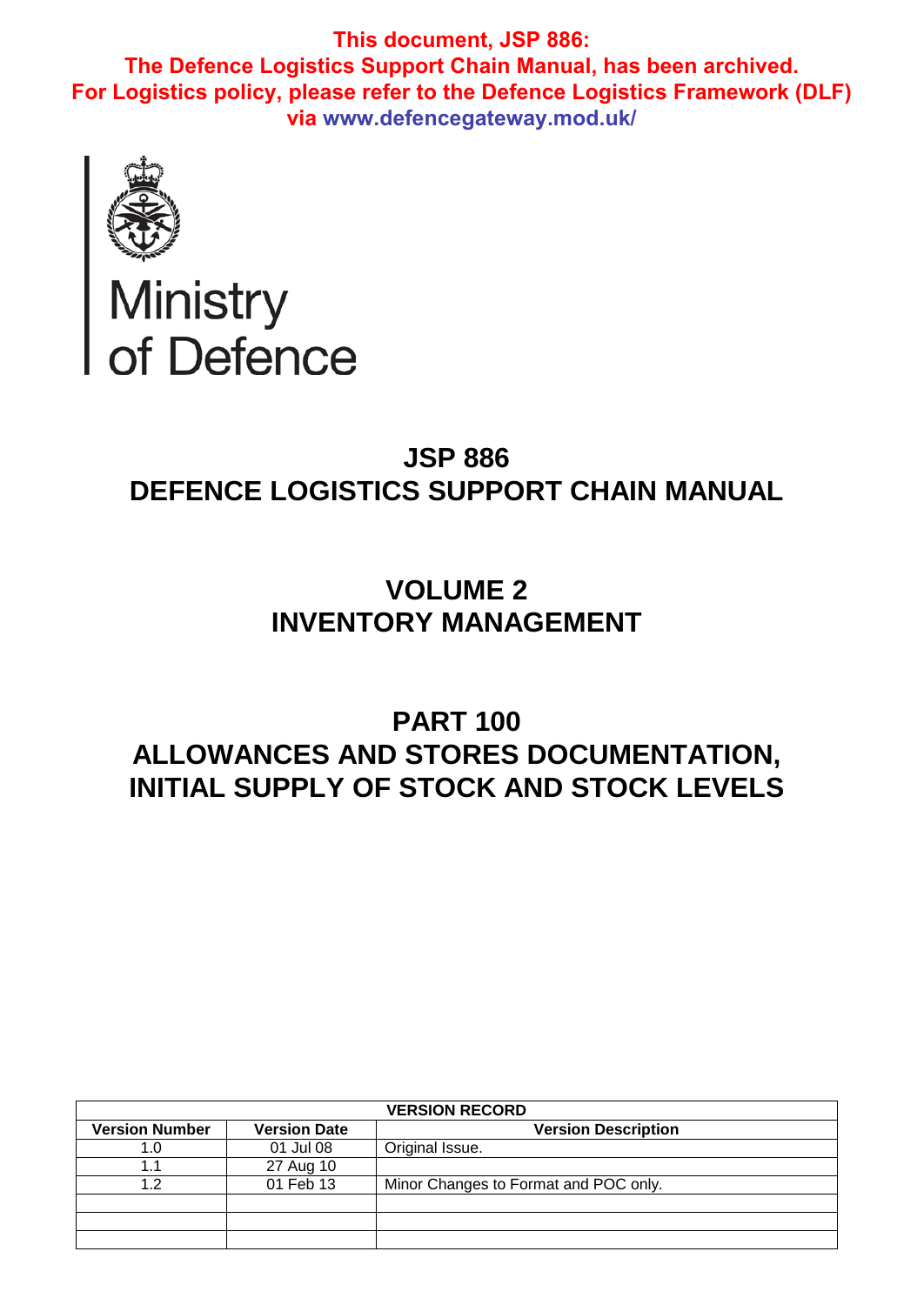#### **CONTENTS**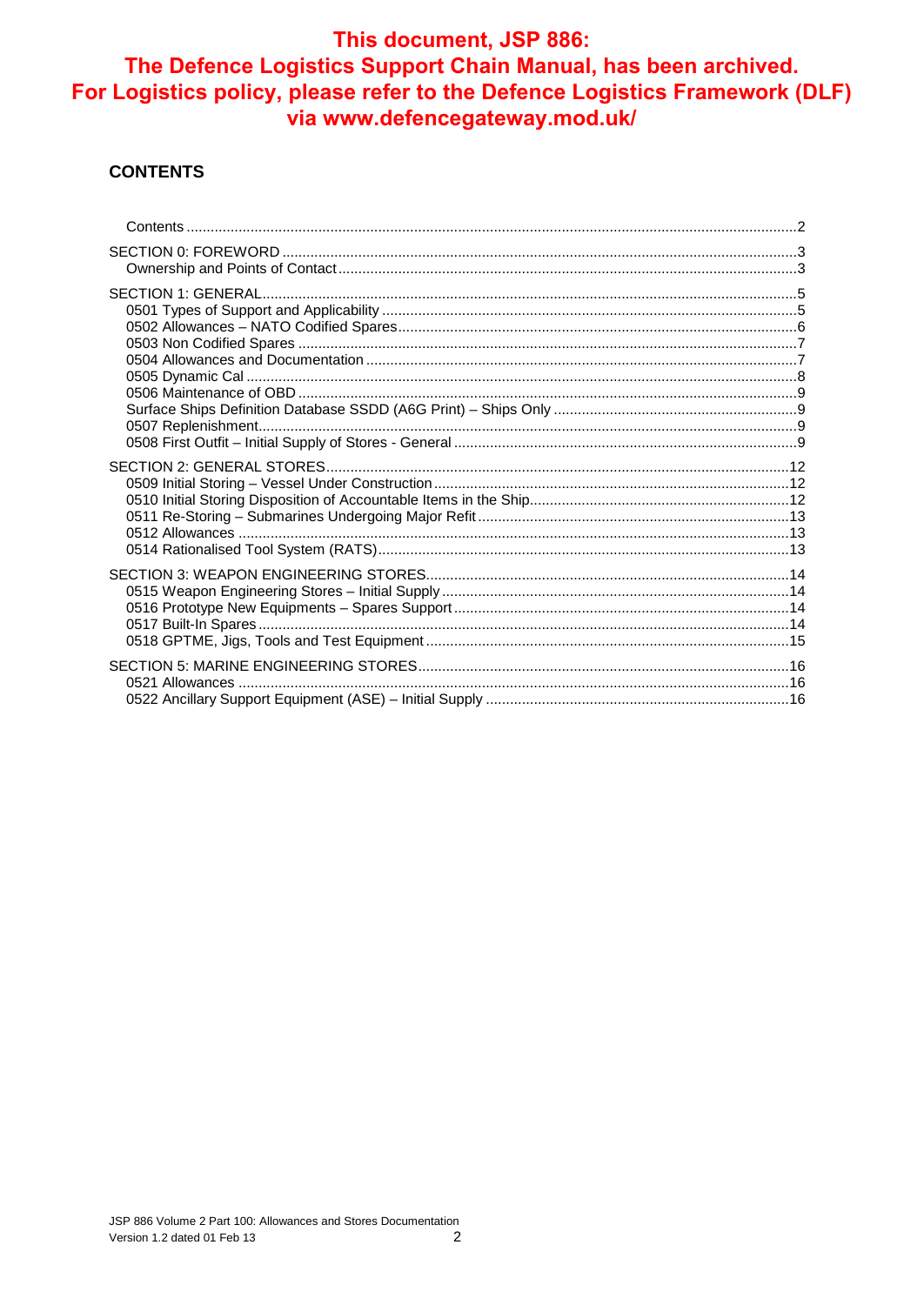### **SECTION 0: FOREWORD**

The contents of this document are being absorbed into the main JSP 886: Defence  $\mathbf{1}$ . Logistic Support Chain Manual or replaced by other MOD documents as part of a rolling programme. The current status of this document and a quide to where content has been moved to is at Table 1.

| Table 1. Status of Sections                                    |                                                                                                                         |  |  |  |
|----------------------------------------------------------------|-------------------------------------------------------------------------------------------------------------------------|--|--|--|
| <b>Original Element</b>                                        | <b>Action</b>                                                                                                           |  |  |  |
| Section 1: General                                             |                                                                                                                         |  |  |  |
| 0501 Types of Support and Applicability                        |                                                                                                                         |  |  |  |
| 0502 Allowances - NATO Codified Spares                         |                                                                                                                         |  |  |  |
| 0503 Non Codified Spares                                       |                                                                                                                         |  |  |  |
| 0504 Allowances & Documentation                                |                                                                                                                         |  |  |  |
| 0505 Dynamic CAL                                               |                                                                                                                         |  |  |  |
| 0506 Maintenance of OBD                                        |                                                                                                                         |  |  |  |
| 0507 Replenishment                                             |                                                                                                                         |  |  |  |
| 0508 First Outfit - Initial Supply of Stores- General          |                                                                                                                         |  |  |  |
| Section 2: General Stores                                      |                                                                                                                         |  |  |  |
| 0509 Initial Storing - Vessels under Construction              |                                                                                                                         |  |  |  |
| 0510 Initial Storing Disposition of Accountable Items in Ship  |                                                                                                                         |  |  |  |
| 0511 Re-Storing-Submarines Undergoing Major Refit              |                                                                                                                         |  |  |  |
| 0512 Allowances                                                |                                                                                                                         |  |  |  |
| 0513 Supply                                                    |                                                                                                                         |  |  |  |
| 0514 Rationalised Tool System (RATS)                           |                                                                                                                         |  |  |  |
| Section 3: Weapon Engineering Stores                           |                                                                                                                         |  |  |  |
| 0515 Weapon Engineering Stores - Initial Supply                |                                                                                                                         |  |  |  |
| 0516 Prototype New Equipments - Spares Support                 |                                                                                                                         |  |  |  |
| 0517 Built-In Spares                                           |                                                                                                                         |  |  |  |
| 0518 GPTME, Jigs, Tools and Test Equipment                     |                                                                                                                         |  |  |  |
| <b>Section 4: Air Stores</b>                                   | Absorbed by JSP 886 Volume 3 Part<br>15: Supply Chain Transactions and<br>JSP886 Volume 3 Part 12:<br>Deployable Stocks |  |  |  |
| Section 5: Marine Engineering Stores                           |                                                                                                                         |  |  |  |
| 0521 Allowances                                                |                                                                                                                         |  |  |  |
| 0522 Ancillary Support Equipment (ASE) - Initial Supply        |                                                                                                                         |  |  |  |
| Sections 6 & 7 Not Required                                    | <b>Deleted</b>                                                                                                          |  |  |  |
| Section 8: Accommodation Stores                                | Reference put in JSP 886 Volume 3<br>Part 15: Supply Chain Transactions                                                 |  |  |  |
| Section 9:Motor Transport Stores                               | Absorbed by JSP 886 Volume 3 Part<br>15: Supply Chain Transactions                                                      |  |  |  |
| Section 10: Books and Publications                             | Reference put in JSP 886 Volume 3                                                                                       |  |  |  |
| Section 11: Office Machinery, Stationery and office Requisites | Part 15: Supply Chain Transaction                                                                                       |  |  |  |
| Section 12: Printed Forms                                      |                                                                                                                         |  |  |  |

#### Table 1: Ctatus of Contions

#### **OWNERSHIP AND POINTS OF CONTACT**

 $2.$ The policy, processes and procedures described in JSP 886: Defence Logistics Support Chain Manual, is owned by Director Joint Support Chain (D-JSC). Head Supply Chain Management (SCM-Hd) is responsible for the management of JSC policy on behalf of D JSC.

This instruction is sponsored by DES JSC SCM (Pol Dev) who should be  $3<sub>1</sub>$ approached in case of technical enquiries about the content: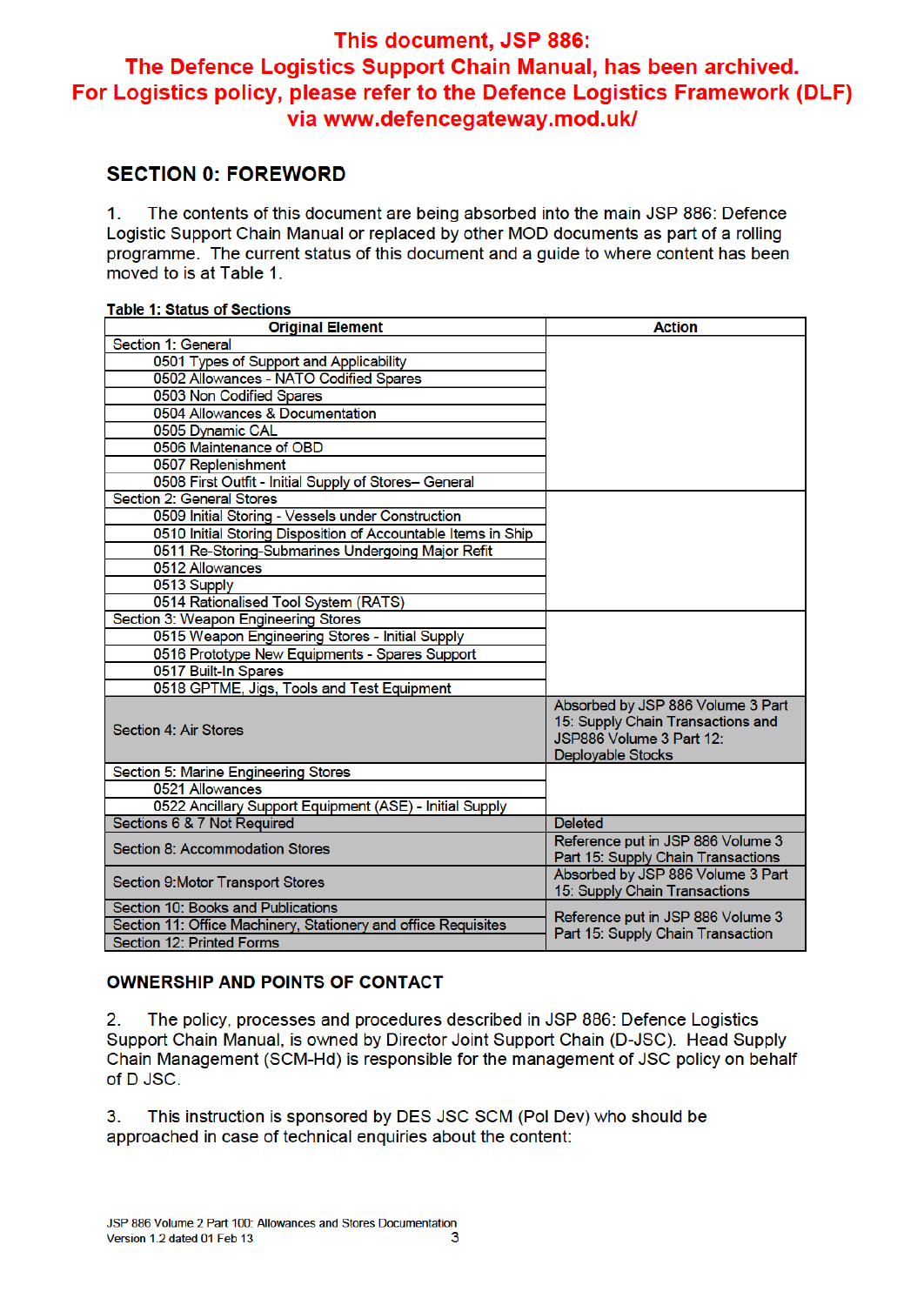DES JSC SCM SC – Policy Development Tel: Mil: 9679 Ext 80959. Civ: 030679 80959. Email: DESJSCSCM-SCPol-SupPolDev1@mod.uk

4. Enquiries concerning the accessibility and presentation of this instruction should be addressed to:

DES SCM-PolComp-JSP886 Editorial Team Tel: Mil: 9679 Ext 80953. Civ: 030679 80953. Email: DESJSCSCM-JSP886@mod.uk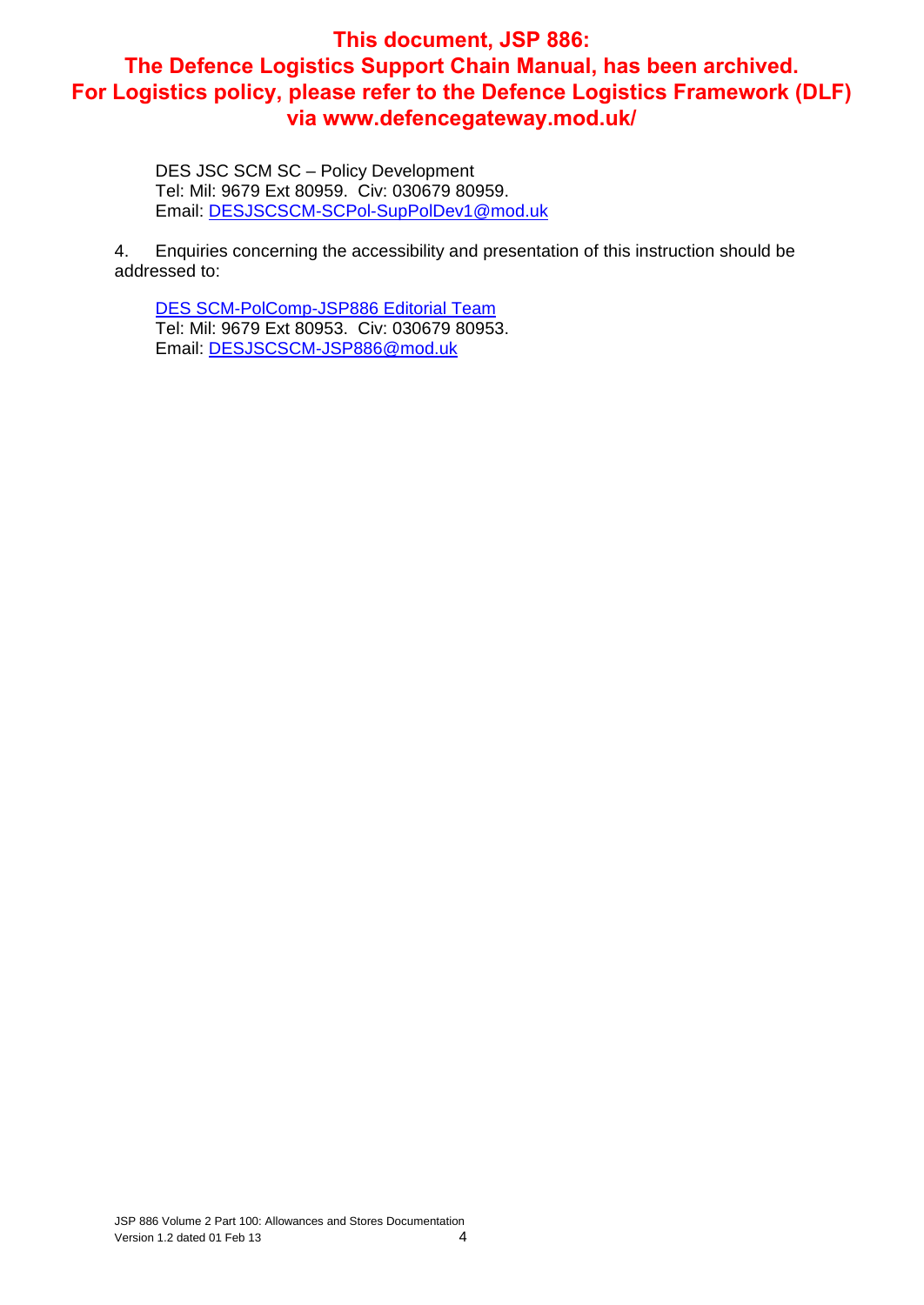## **SECTION 1: GENERAL**

#### **0501 TYPES OF SUPPORT AND APPLICABILITY**

1. The management of initial provisioning for a Ship is dependent on the contractual arrangements that have been adopted for the vessel at build. A number of novel arrangements are being investigated with Support Contractors as part of the SMART Procurement Initiative. Once a particular support arrangement has been adopted for a New Build Ship this arrangement normally remains with the Ship for the rest of its service. Ships Supply Staff should ascertain as soon as possible after joining their Unit as to what arrangements are in place for their vessel.

2. There are two types of support systems:

a. **NATO Codified Spares.** This system is the most common method used in the Royal Navy. Spares are issued with a unique stock number on introduction, and the item is managed by a DE&S Stock Owner throughout the time it is in service. These stores can be demanded from a DE&S Stock Holder eg. NBC Portsmouth.

b. **Non Codified Contractor Support.** For some smaller vessels and RFA's the Integrated Project Team has contracted a commercial agent to support the Ship with a particular range of stores, normally Marine Engineering Stores (MES). The arrangements for demanding and delivery of the spares will vary from ship to ship.

3. **Maritime Platform Support (MPS) Service.** Currently sits as part of CoM Fleet Maritime Supply Integration (MSI) Organisation, provides direct support to New Build Projects and FLEET Units in the implementation of Onboard Documentation (OBD) products for First Outfit Storings and Operational Support Update (OSU) activity.

4. During the implementation of OBD, Senior Inspecting Officers (SIO) and Inspecting Officers ((S)IO)s employed by the MPS are required to address and resolve support anomalies arising from the OBD content. Anomalies can arise when (S)IOs and RN/RFA Logistic and Technical staffs believe that the allowances contained in the OBD are inadequate or excessive, either in terms of the quantity or the nature of the items being advocated. Unless such anomalies are addressed, operational support for Platforms could be impaired or considerable additional support costs incurred in supply, transportation, handling and return of unnecessary items.

5. For these purposes, the MPS will use Form S130 to advise a Project Team (PT) of such anomalies. However, because of the unique role that the MPS undertakes in managing OBD implementation, separate procedures apply for the submission of the S130s originated by MPS Officers during First Outfit Storing and OSU. The procedures are as follows:

a. MPS Form S130s will be numbered in a unique MPS series for each vessel. They are not to be registered in the OASIS VRS. The S130 number will be prefixed MPS and commence at 001 for each task. The registered number will also include the subsequent year. Therefore, the registered number will appear on the Form S130 in the following format: MPS 001/02.

b. (S)IOs will provide as much detail on the form as possible, particularly, where applicable, E List / PS details at Part B, the value of the individual item at Part C and a full justification for the proposed change at Part D.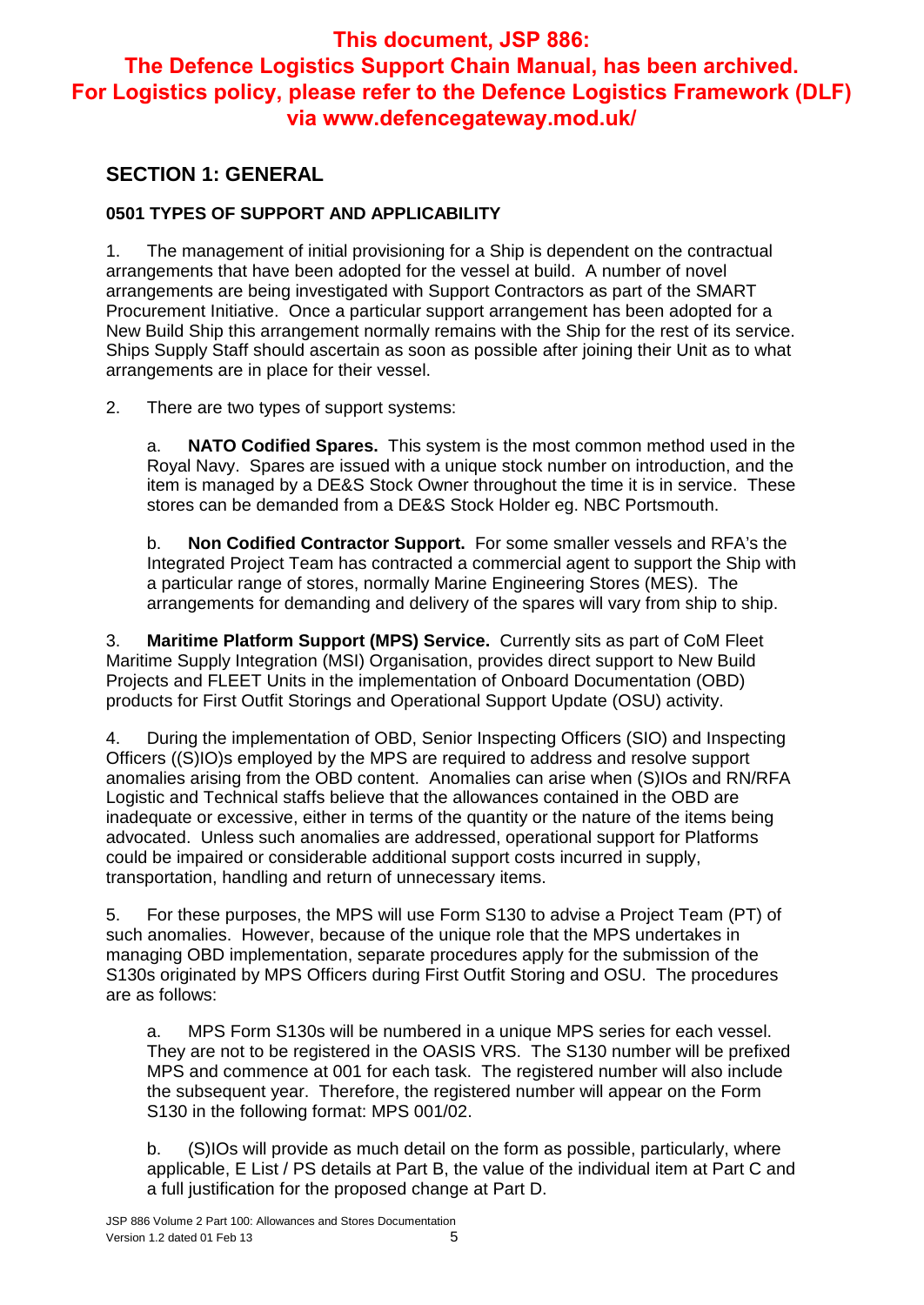6. When an MPS Form S130 is raised for a proposed increase in an allowance, an Application for Over Allowance (APOVAL) indicator will be set on OASIS and the MPS registered S130 number entered in the remarks field of the relevant stock record header as the proposed change reference. However, no changes will be made to the OASIS Allowance figure until the approving authority has notified formal agreement to the change. Once the approval has been received, the APOVAL indicator and S130 can be removed.

7. When an MPS Form S130 is raised for a proposed reduction in an allowance, the OASIS Allowance figure will be reduced as appropriate to avoid the item falling into the OASIS Replenishment system and being re-demanded. Although not strictly applicable, an APOVAL indicator will be set, as a management aid, with the MPS registered S130 number being entered in the remarks field of the relevant stock record header as the proposed change reference. Once confirmation for change has been received, the APOVAL indicator and S130 remarks can be removed.

8. Wherever possible, MPS Forms S130 will be completed electronically and E-Mailed by the (S)IO to an 'MPS S130 Change Desk'. This desk will look to identify, investigate and resolve common issues raised by MPS Officers before submitting the forms to the approving authority. This may involve some direct dialogue with PTs and Scaling authorities. For the MPS, the approving authorities will be:

- a. DSCOps for General Stores, Weapon and Engineering scaled items.
- b. ES (Air) for Air Stores scaled items.
- c. DCPT for Clothing items.

9. Responses from approving authorities will be returned to the MPS S130 Change Desk before being forwarded on to the sponsoring (S)IO. This will enable the Change Desk to maintain a 'datum pack' of MPS related S130s which will be provided as part of First Outfit Storing / Operational Support Update documentation package. (S)IOs will then be able to check whether previously approved changes have been effected in the OBD.

10. It should be noted that because of the unique OBD management arrangements for TSSBNs, which SIO VANGUARD CLASS, based at Devonport, will deal directly with DSCOps on changes affecting allowances in the refitting vessels.

#### **0502 ALLOWANCES – NATO CODIFIED SPARES**

11. The seven inventory ranges of codified spares are:

a. **General Stores (GS)**. Allowances for Damage Control, Fire Fighting, Navigation, on board Defence Accommodation and other non-equipment related functions are formulated by the PT (SIO) and thereafter scaled by SCO Sea1 OBD Manager. Information for the scales are drawn from appropriate BR's, JSP's, Ships Drawings etc. Naval Stores are the responsibility of the Director Support Chain (DSC) within the WSA.

#### b. **Marine Engineering Equipment (MEE) / Marine Engineering Stores (MES).**

These allowances provide on board support for Mechanical, Hull and Electrical Engineering systems. At time of build two alternative systems may be used to produce the First Outfit of MEE / MES Spares, and termed Type A and Type B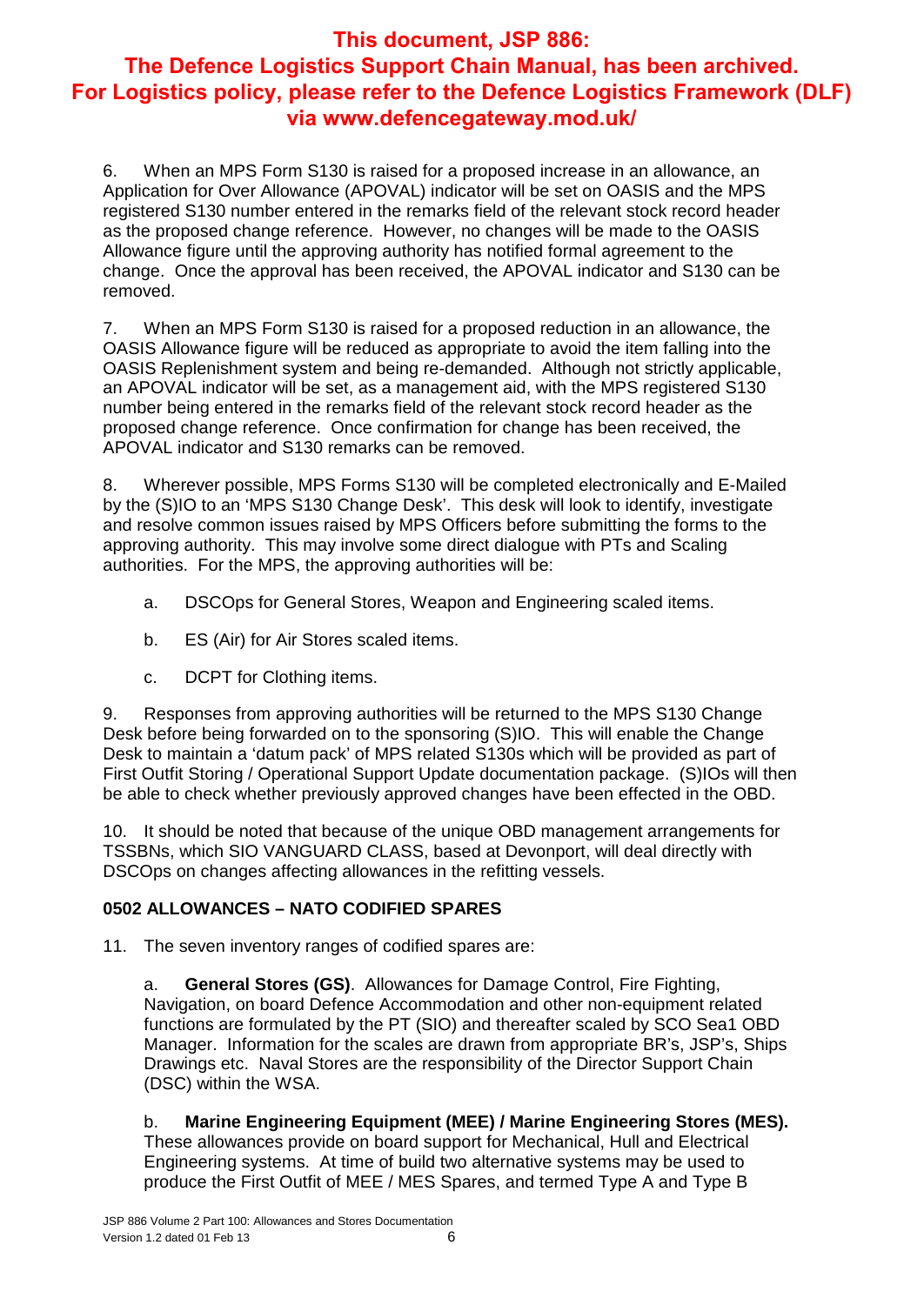Support. Once in service, Ships will see little difference between each system as both systems are issued with standard Maritime On Board Spares Documentation (OBD) and replenishment demands are supplied in the same way. The differences occur in the source documents. Type A spares are listed in Provisioning Schedules, which are linked to the Illustrated Parts Catalogue. Type B spares are listed on Form SSCF 110a.

c. **Marine Engineering Stores (MES)**. MES are the responsibility of the Director Operations Equipment's [D Ops E within the Maritime PT.

d. **Weapon Engineering Stores (WES)**. Allowances for weapon equipment's are listed in Establishment Lists (E Lists). Section B of the E list contains maintenance spares, which form the on board, store room stock holdings. Section F2 and G2 are Jigs, Tools and Test Equipment (JTTE), which are issued on Permanent Loan Record to the equipment maintainer. Weapon Engineering Spares are the responsibility of D Ops E within the WSA**.** 

e. **Clothing**. Allowances of clothing and textiles are provided by DCPT.

f. **Air Stores**. Scales are maintained by MPS.

g. **Accommodation Stores (Establishments)**. The Director Accommodation Stores (RAF) provides furniture and husbandry material to Shore Establishments. Allowances are listed in JSP 308.

h. **Army Stores**. Certain ranges of MT and ground warfare equipment are supplied from Army sources. This is applicable especially to equipment's used by the Royal Marines. Allowances are listed in CES series Army Scales.

#### **0503 NON CODIFIED SPARES**

12. Various systems and forms of commercial non-codified support have been introduced for certain vessels. The arrangements and the administration of these systems is the responsibility of each ships PT. Care should be taken not to use MOD approved Log IS and materiels if the contractor has all ready been paid to provide these services.

#### **0504 ALLOWANCES AND DOCUMENTATION**

13. Assistant Director Support Chain / Supply Chain Operations Sea1 OBD Manager within the WSA / HOS is responsible for providing OBD to the Fleet in accordance with the operational requirement. The OBD brings together the three inventory areas of WES and MES equipment allowances and NS function allowances to form the Consolidated Allowance List (CAL). The CAL is the basis of the On Board Allowance. The OBD for both Air Stores and Clothing are managed and maintained separately by ES[Air] Embarked (Aviation) and DCPT.

14. OBD is issued in three volumes:

a. **Volume 1: Equipment, System and Function List**. A list of the Equipment's/Functions applicable to the Unit with associated Scale Record number.

b. **Volume 2: Scale Records**. Individual allowances for each equipment or function.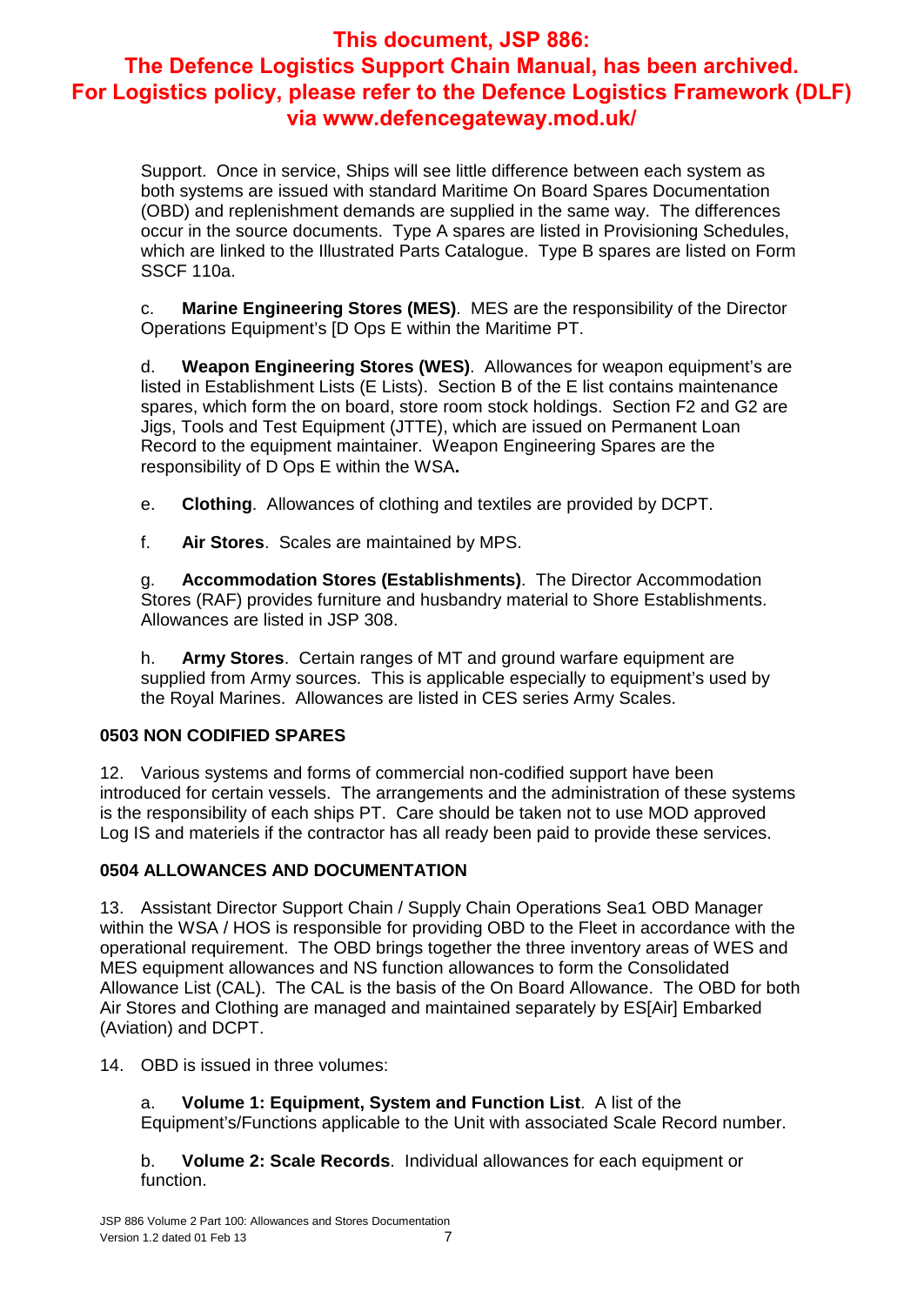c. **Volume 3: Consolidated Allowance List (CAL)**. Combined and rationalised Scale Records.

15. **Allowances**. Re-assessments of OBD for those vessels not yet subject to DYNAMIC CAL are undertaken every two to three years and are updated to reflect changes in on board equipment's as a result of A & A's etc. Ships and Submarines with OASIS accounting systems receive the CAL in disc form as well as printed copy. A list of new stores to load and redundant stores to land is provided automatically by the OASIS system.

16. **Establishments.** OBD is not generally provided for units ashore. Instead the authorised supply (for new units) or the quantities of Accountable items on charge in the Account and on Permanent Loan (for existing Services), supplemented by any additions authorised by DIN's or letter are to be regarded as the establishment allowance. OBD may however be provided for any communications or equipment fits in an establishment for operational or training purposes. Reassessments of this OBD will be run to meet the specific need of the unit. Non-accountable items are held on a basis of past expenditure with most requirements held by user departments.

17. **Royal Marine Units**. Army supply stores in RM Commando units are held on Army Scales G1098.

18. **TSSBN**. Separate arrangements apply for OBD for Trident Submarines. These arrangements are laid down in document DSWS T2639 – Logistic Support {TSSBN OBD System] details of which are held by LARO 7B2 and will be included with each new set of TSSBN OBD issued on CD ROM.

#### **0505 DYNAMIC CAL**

19. Introduced under DCI RN 138/94 Dynamic CAL methodology aims to provide Ships / Submarines with onboard spares outfits, on an annual cycle, which reflect consumption patterns of the Fleet, whilst ensuring mission essential items defined in equipment support documentation (ie. "E" Lists for Weapons Equipment's, Provisioning Schedules (PS) for Marine Engineering Equipment's) are carried onboard.

20. CRISP Original Scales of Allowance derived from above equipment support documentation are converted to Dynamic Scales used in producing Fleet OBD. Mission Essential items (Reason for Use Code '4') are spares that have Safety and Insurance implications and must be carried on board at all times. RFU 4 items are identified by Equipment Project Managers (EPMs) in 'E' Lists / PS and included in scales along with RFU 1 Spares, which are those that can be driven by consumption data.

21. Dynamic Scales of Allowance are updated annually by the CRISP Dynamic Scale update process using consumption data extracted from the six monthly OASIS / CRISP Price File / Item Data Record (IDR) Reconciliation process. Total consumption data from the Class/Batch is derived by the number of Ships / Submarines reporting and scale allowances updated to reflect support for a 90 day mission. Class / Batch OBD maintained on Crisp is accessed during this process to identify applicable scales Equipment's under three years in service are not subject to the Dynamic CAL process, along with those permanently excluded. For example, Breathing / Diving apparatus].

22. DCAL methodology is applied to T22/T23/T42/CVS/MCMV/SRMH Classes as well as 'S' and 'T' class submarines; Vanguard class TSSBN is not subject to DCAL.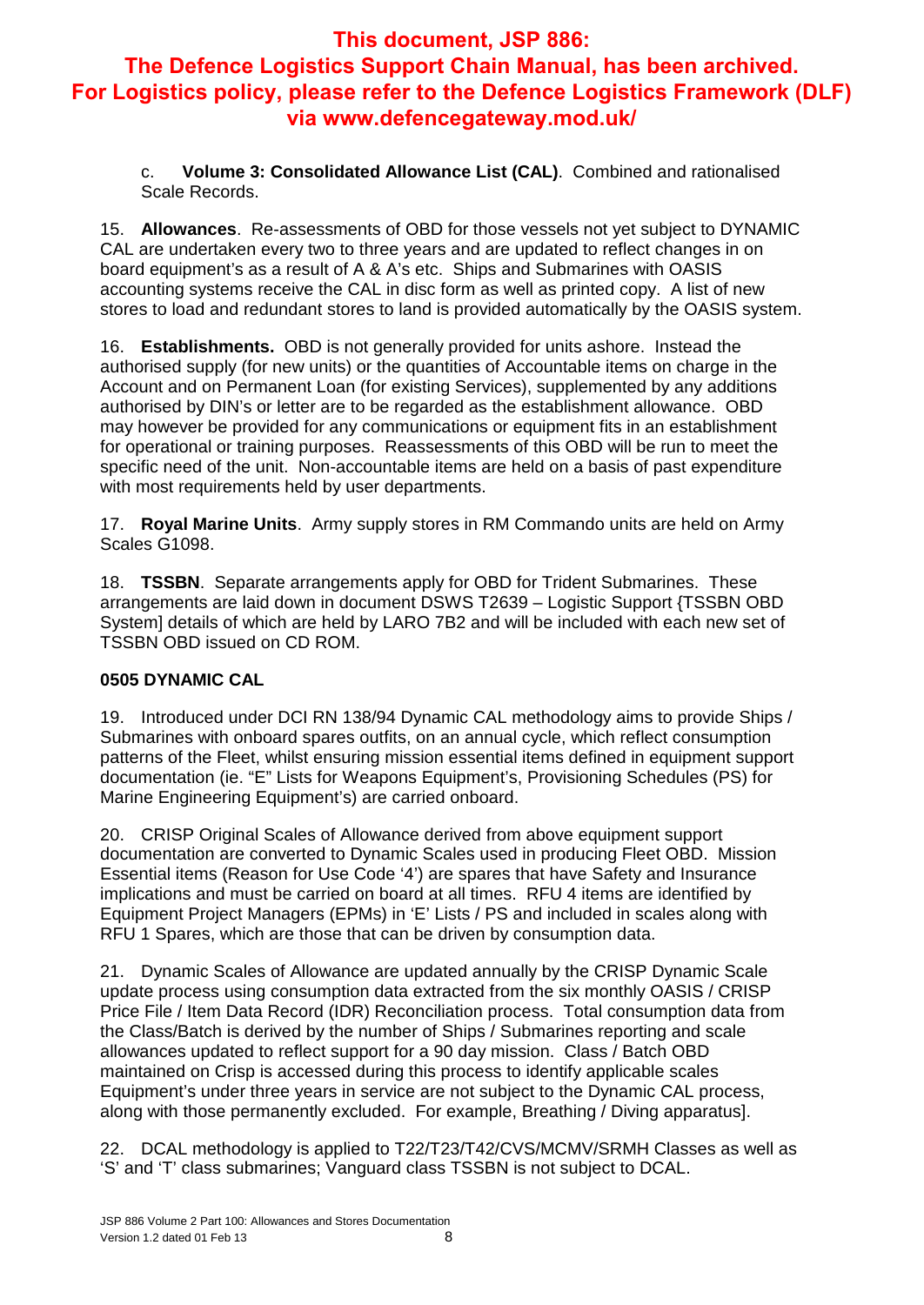#### **0506 MAINTENANCE OF OBD**

23. Once the OBD has been accepted, it is the responsibility of the Commanding Officer to ensure that it is kept up to date as changes occur.

#### **SURFACE SHIPS DEFINITION DATABASE SSDD (A6G PRINT) – SHIPS ONLY**

24. The SSDD document is produced periodically every six months by WSA, MRC (Ships) PBS3, Elm 1A, #4123, DLO Abbey Wood, Bristol, BS34 8JH. Each document contains a full list of applicable documents eg. IPC, PILs, E-Lists etc., which the ship should hold to support its current configuration.

25. On receipt, the document should be subjected to a full validation exercise under the control of the Logistic Officer. Each Technical Officer is to nominate personnel within their respective departments to complete a full validation of the document. The validation procedure is required to identify equipment and systems, which have been removed from the ship, but are still listed in the A6G document. It should also identify new equipments that have been fitted to the ship, but which are not shown in the OBD. The form at the front of the A6G document invites technical staff to advise SSDD of any anomalies within the print.

26. Where equipments and systems already fitted are found to be unsupported and where new equipments and systems are fitted between issues of OBD. The Logistic Officer is to request the relevant scale from CTS LARO SEA1 OBD Manager. On receipt of the new scales, they are to compare the support allowances against current stockholdings and take appropriate demanding action, quoting the Scale as the authority to demand. Only items designated RFU Code 4 are to be demanded. Items that are unique to equipments and systems no longer fitted are to be landed.

27. Regular validation of the A6G document will ensure that the OBD is maintained up to date as changes to Equipment Fit occur.

#### **0507 REPLENISHMENT**

28. Replenishment action is to be taken in accordance with the current accounting instructions (see Part 2 Article 0110 and Part 3 Chapter 1) and should ensure sufficient stock to last, at normal peacetime rates of expenditure, until the next replenishment is due and to provide the minimum stock. HM Ships deploying overseas or on detached duties to localities on the home station where normal storing facilities will not be available, should review and replenish stocks to maximum allowances prior to deployment.

#### **0508 FIRST OUTFIT – INITIAL SUPPLY OF STORES - GENERAL**

29. Arrangements for calling forward ranges of stores from appropriate supply sources are communicated to the Units' Administrative Authority and to Supply Authorities by a storing letter, except for those ranges which are not the responsibility of WSA eg. Type 'B' documented spares.

30. The storing letter will appoint a Senior Inspecting Officer from the Naval Storekeeping Service, who will be responsible to the Commanding Officer / Senior Officer for all aspects of work contributing to the complete first outfit storing of the Unit. This will include the embarkation, stowage and location of the materiel and the creation of the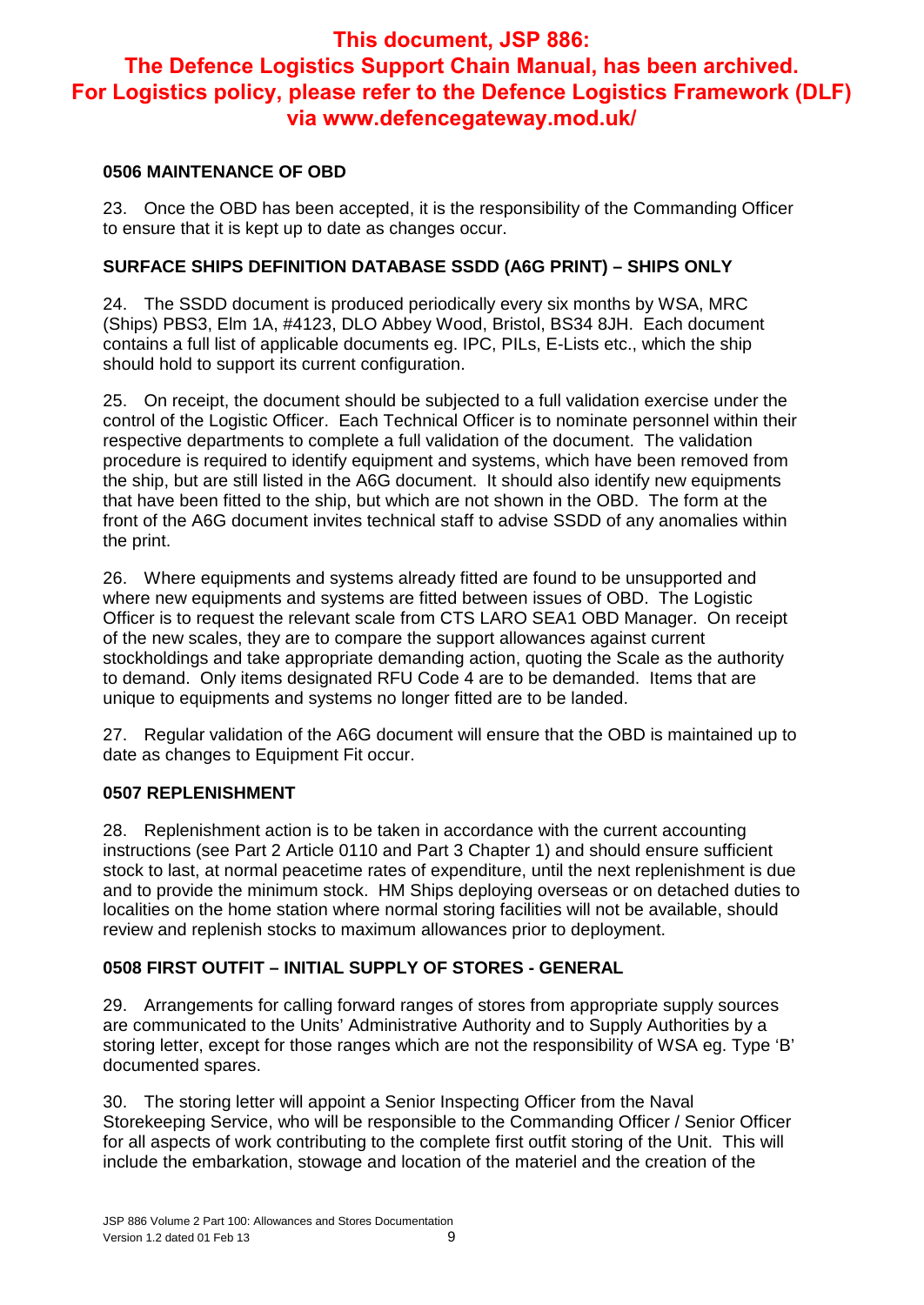Unit's Naval Store Account. This will be achieved by Ship's Staff under the supervision of the SIO who will keep the Logistic Officer fully informed on the progress of storing.

31. The storing letter, in addition to nominating the SIO's date of joining, will also indicate a leaving date, normally Planned Acceptance Date (PAD) plus three weeks for new construction ships, and Ready for Sea Date for ships completing refit. These dates can be subject to adjustment consequent upon other operational requirements.

32. The Senior Inspecting Officer will raise a Report of Opening Store Account during the storing period. This report is to be forwarded to DIA through WSA, PIO, NSKO on completion of the storing, and WSA will certify that the account may be accepted as opened. The date of opening the account will relate to the date of the first transactions posted, and the account will be opened in the name of the storing SIO.

33. On leaving the ship, the SIO will render a final storing report to the Commanding Officer informing him that:

a. All available First Outfit Stores have been embarked, stowed and accounted for in accordance with the instructions contained within JSP 336 Volume 11 and relevant OASIS Management / User Guide.

b. All Onboard Documentation held relevant to the storekeeping task has been listed and that reference has been made to the last DINI actioned.

c. All Sea Stores supplied through Overseers / Base Officers have been received, and that corresponding disposition details and accounting vouchers have been actioned in accordance with JSP 886 Volume 2 Part 102 Article 0509.

d. NBC Logs Portsmouth produced tabulations listing not available items of the First Outfit have been circulated to HODs and that items considered to be of a 'critical' nature are reported to the Central Storing Group and Supply Authorities for hastening.

e. All shipbuilders' supply items (Sea Stores) have been received and accounted for in accordance with JSP 886 Volume 2 Part 1 Article 0509.

f. Allowances of Portable Radio Equipment have been received and brought to account.

g. Boats" equipment lists have been received from PNO Base Staff and have been accounted for in accordance with JSP 886 Volume 2 Part 2 Article 0151.

h. Where applicable, the Harbour Charge List has been reduced to NIL.

i. All stores classified as Confidential or Secret, and all Attractive and ACTO Stores have been stowed in accordance with current instructions contained in JSP 440, and that corresponding Stock Record Files have been identified.

j. OASIS indicators have been set within the appropriate stock record file.

k. A Voucher Register file has been produced, and that all appropriate vouchers received during the stowing have been registered.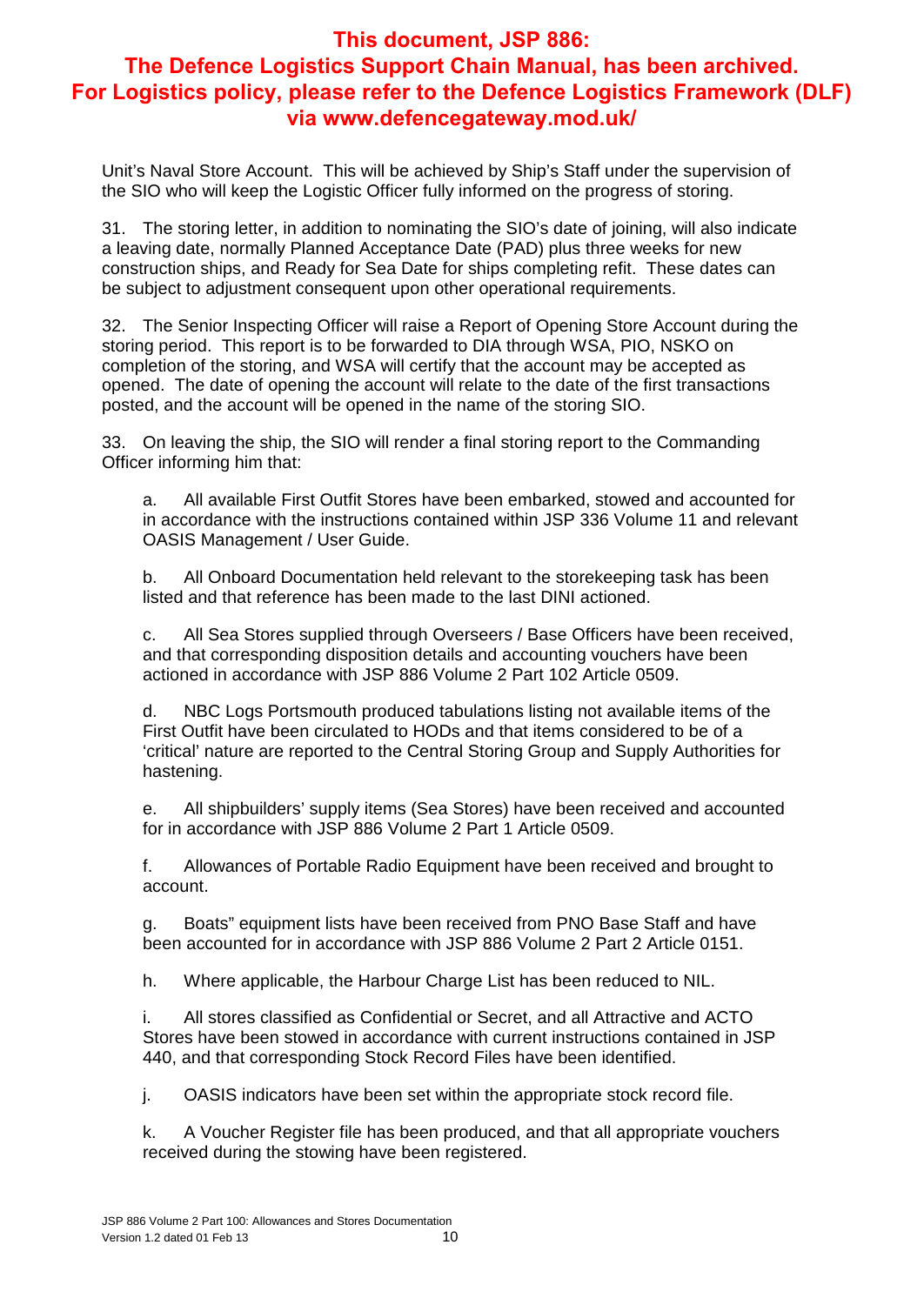l. Account has been taken concerning the stowage and identification of all hazardous stores and identified in HSIS.

m. The 'Critical' Air Stores procedures have been undertaken and that any further action required has been identified.

n. Action has been taken (or is to be taken) concerning the disposal of Vouchers relating to the storing period.

34. Where applicable, the following Annexes to the final report will be produced:

a. ANNEX A: On Board Documentation.

b. ANNEX B: Percentage availability for each commodity range.

c. ANNEX C: Non available items considered to be of Critical Importance.

- d. ANNEX D: List of Unsupported Equipment's.
- e. ANNEX E: List of Last Serial Numbers checked of Forms MOD F458 and D723.

f. ANNEX F: List of Outstanding MOD F445 details, items and actions.

g. ANNEX G: Permanent Loan Records Serial Numbers allocated and Custodians.

h. ANNEX H: Storerooms under Logistic Officer's Control and Commodities contained therein.

i. ANNEX I: Permanent Items held in excess of Allowance and recommended action.

j. ANNEX J: Agreed outstanding actions.

35. At completion of storing (or when appropriate), Logistic Charge is to be transferred from the SIO to the Logistic Officer. A Transfer of Logistic Charge certificate is to be completed in accordance with JSP 886 Volume 4 Part 2.

36. On no account should demands 'to complete authorised initial outfit on revised entitlement' be authorised without reference to Central Storing Groups, particularly after the ship has been accepted into Naval Service Demands "to replace defective" should also be fully investigated and challenged if suspect.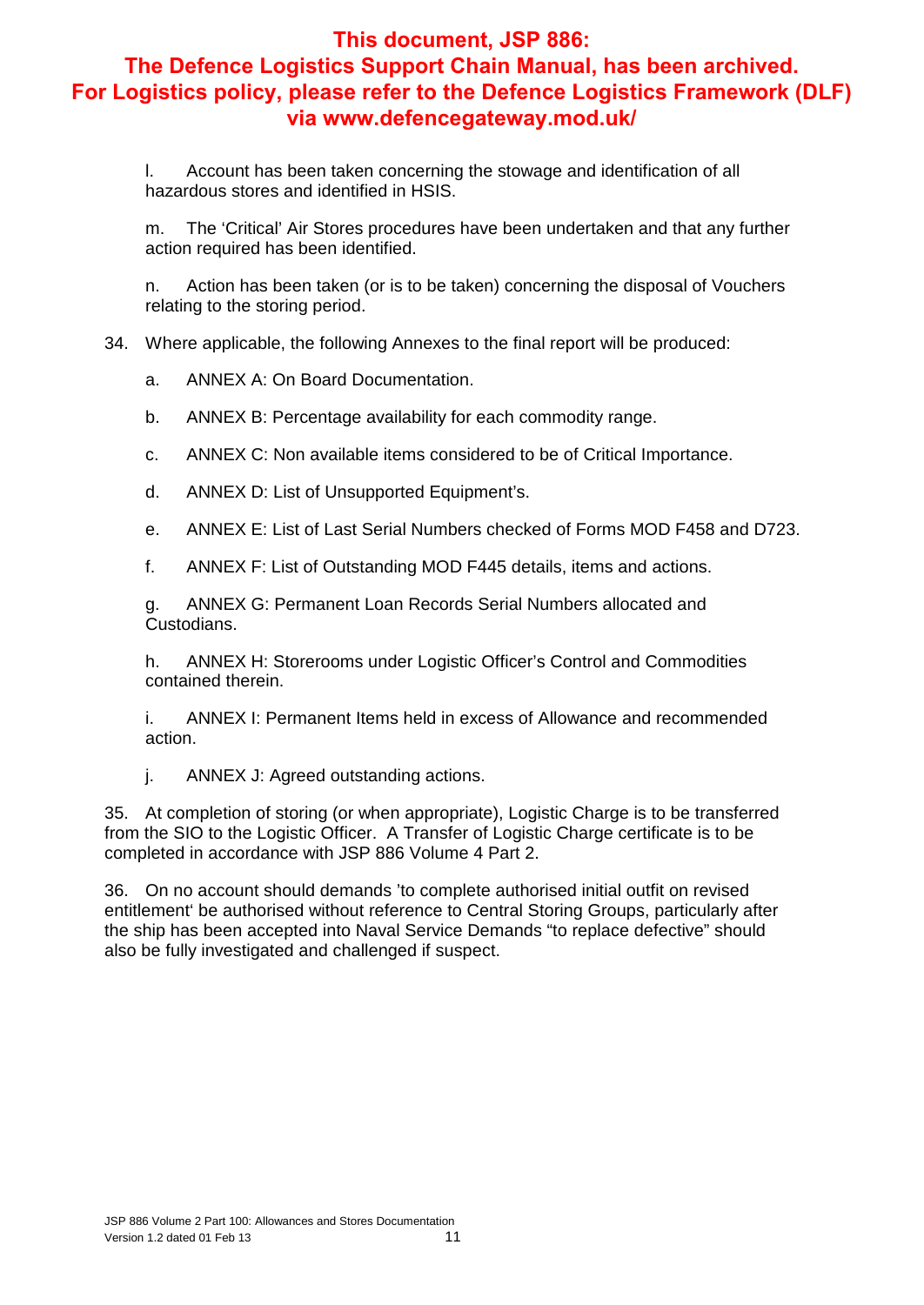## **SECTION 2: GENERAL STORES**

#### **0509 INITIAL STORING – VESSEL UNDER CONSTRUCTION**

1. Stores are supplied for Ships Building as follows:

a. Items for use by the shipbuilder in the construction of the Ship listed in the Equipment Delivery List.

b. Items of accountable equipment provided and placed on board the shipbuilder and are subsequently accounted for in departmental Lists of Portable Fittings.

c. Items issued to the shipbuilder for navigational and life-saving purposes during contractor's sea trials.

d. Items of equipment which are placed on board by the shipbuilder but will be on charge in the Main Store Account. In Ships building at commercial shipyards, these will be:

(1) Some items contained within the Weapons Equipment Delivery Programme (WEDP) Equipment Delivery Schedule (EDS) (Embodiment Loan Items).

(2) Shipbuilder's Supplied Items (SSIs) under contract.

2. Items supplied under Paragraph 1a and 1b are consigned to the appropriate Naval Base Officer, or to the PT in the case of Ships building in commercial shipyards. They will not be taken on charge in the Main Store Account and the Logistic Officer is not concerned with them.

3. The items referred to in paragraph 1d will be detailed in a disposition list prepared by the shipbuilder. The Senior Inspecting Officer responsible for the ships storing will arrange for Form S3165 (Shipbuilders Supply Voucher) to be raised and will arrange for the Stores to be brought on charge to support the Naval Store Account.

4. The items under paragraph 0509 1d(1) and 1d(2) will be consigned to the Logistic Officer who is responsible for checking them on receipt.

5. Supplies under paragraph 0509 1d(1) and (2) together constitute the Ship's first outfit of stores. (Note that care should be taken to check that portable W/T, supplied to the Overseer or Naval Base department on allocation, although not detailed on the Allowance List, are taken on charge in the Main Store Account and placed on PLR).

6. The Logistic Officer, on joining the Ship, is to obtain from departmental Officers the receipted copies of supply vouchers, eg. Forms D1200, D2919 covering the supply and deal with them in accordance with Volume 4 Part 100 only so far as checking and disposal action is required.

#### **0510 INITIAL STORING DISPOSITION OF ACCOUNTABLE ITEMS IN THE SHIP**

7. It is the responsibility of Naval Base Officers or PT Overseers to hand over to the Logistic Officer, before formal acceptance of the Ship, the supply notes - Copies 2 of Forms D1200, Copies 3 of Forms S145A etc, for all items supplied under Article 0509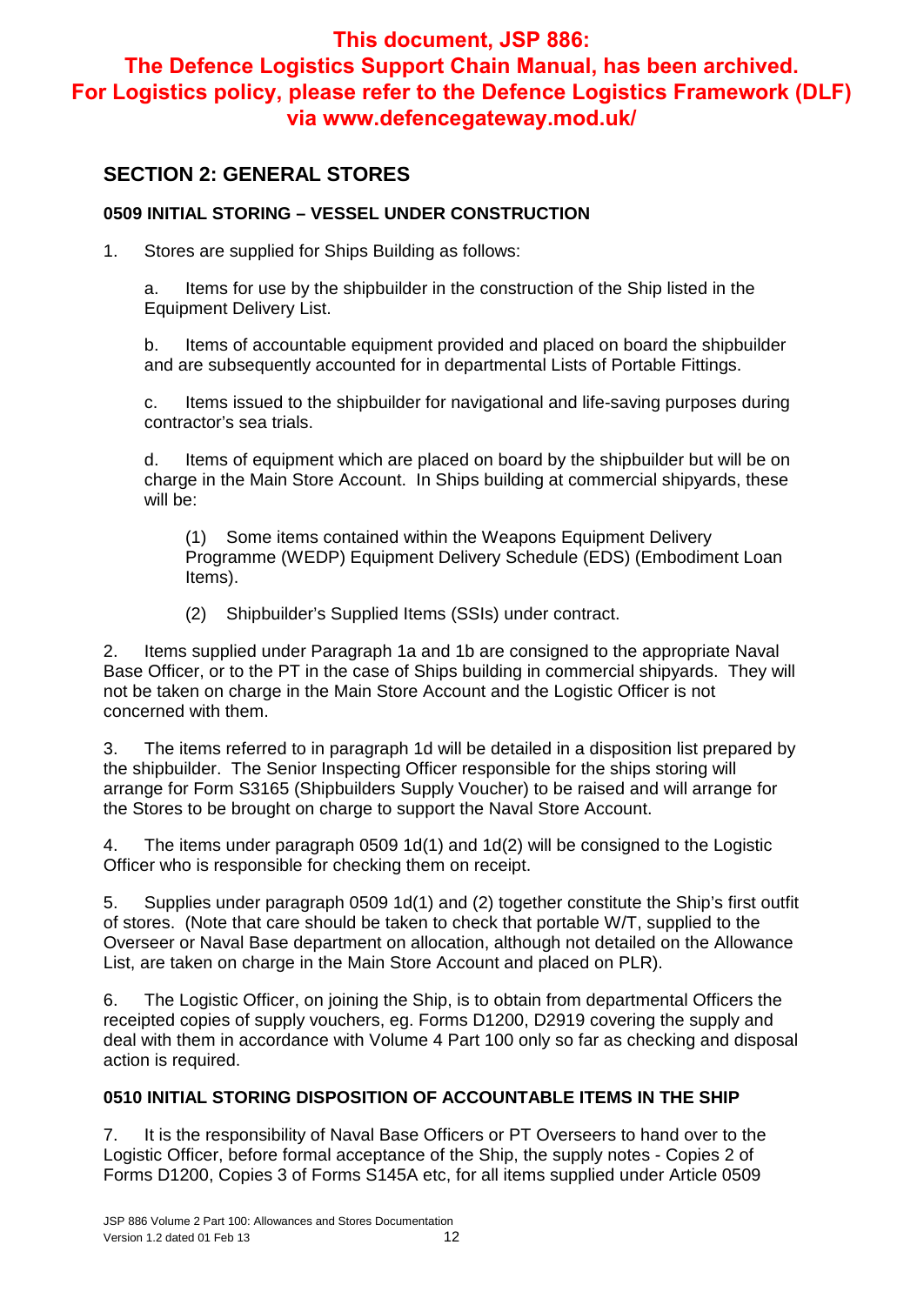except for those items referred to in Paragraph 1d (0509.3 refer). The supply notes are to be accompanied by Disposition Lists showing the location of the items in the Ship. BRs 1921 and 8581(1) also refer.

8. The Logistic Officer, on joining the Ship, is to satisfy himself that the above arrangements are in hand, and when the supply notes are handed over he is to take all practicable steps to ensure that any items supplied under Article 0515.1 to the Naval Base Officers or the contractors which are still in their custody are turned over to him, as soon as he is in a position to accept responsibility for their custody.

#### **0511 RE-STORING – SUBMARINES UNDERGOING MAJOR REFIT**

9. Supply arrangements for and Submarines that are completely de-stored prior to Upkeep are similar to those for vessels under construction, an additional requirement being the maintenance of a Harbour Charge List.

#### **0512 ALLOWANCES**

10. The allowances for all NAVAL STORES are shown in stock number order in OBD Volume III (the CAL). The functional scales prefaced with the letter 'G' covers all aspects of non equipment-related General Store's usage, eg. fire-fighting, cleaning, life saving, etc. All these scales are held on CRISP and are maintained by SCO Sea1 OBD Manager.

11. The construction of an initial outfit of the non equipment-related Naval Stores for a First of Class is the responsibility of SCO Sea1 OBD Manager. They are scaled in consultation and with the guidance of the PT (SIO). The allowances relate to many aspects of the Ship such as complement, compartments, fittings and length of deployments.

12. In addition to Vols I, II and III, each set of OBD will be accompanied by the following:

a. **Form D2605 – Information Scales**: These are scales of General Stores to support special activities, eg. Guard Ship duties in the West Indies, mess gear allowances for a Flag Officer. The stores are to be demanded when the occasion arises.

b. **Information Allowances**: These cover items taken from functional scales whose carriage on board is either optional or dependent on the availability of some critical on board facility which may not be present.

#### **0514 RATIONALISED TOOL SYSTEM (RATS)**

13. Allowances for RATS are shown in documentation; produced by MED&GSPT 3B2, Spur 11. Block F, Foxhill, Bath. issued with the first outfit of RATS toolkits. Three sets of documentation are supplied, issued as follows:

- a. 1 set to Logistic Officer.
- b. 1 set to ME Department.
- c. 1 set to WE Department.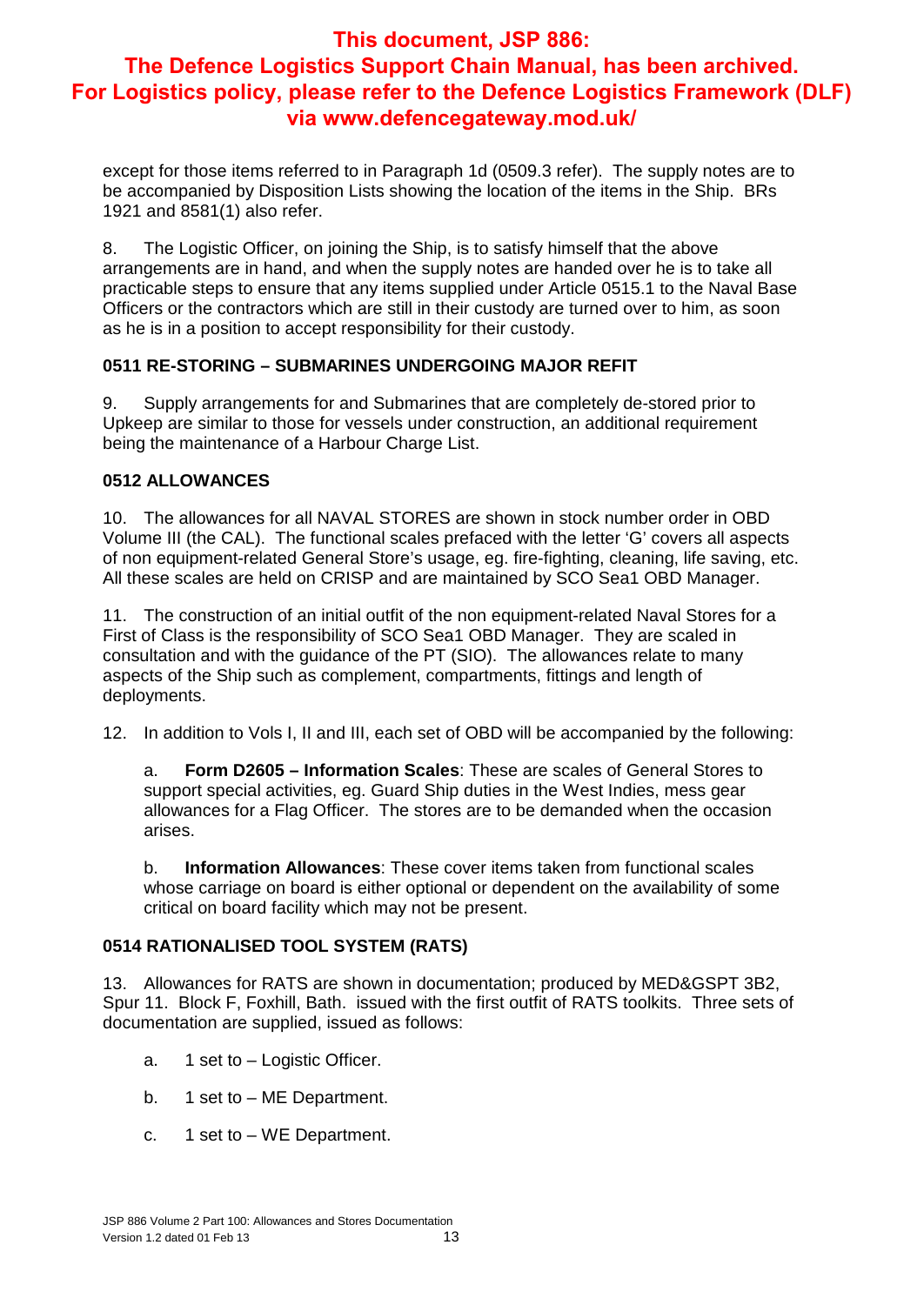## **SECTION 3: WEAPON ENGINEERING STORES**

#### **0515 WEAPON ENGINEERING STORES – INITIAL SUPPLY**

1. All Weapon Engineering stores in Management Code 0600, O800 and 0900 are controlled by WSA D Ops 'E' and are supplied from WSA stock holders. Allowances of on board maintenance spares are listed in Section 'B' of the equipment's 'E' List and form the basis of Original Scales created on CRISP over the PROFILE / CRISP interface. The majority of these Scales are later converted to Dynamic Scales used in OBD production

2. For certain pre-production radio equipment's, it may not be practicable to prepare covering 'E' Lists and obtain delivery of the approved maintenance spares in the period before the first outfits come into service. In these circumstances, outfits of spares will be supplied to cover maintenance requirements during the period prior to the receipt of the normal spares backing. The individual spares will be identified on their wrappings or packages by their handbook component references (which are to be quoted in all correspondence, demands, etc) and will normally be supplied in a special container. The spares will be issued to services as part of the testing and tuning outfit and on completion of such work, will be handed over to Ship's Weapons or Radio Engineer Officers. Should it be necessary to demand further supplies of these spares, or supplies of other items not included in the initial supply, demands quoting the appropriate handbook component references are to be prepared under the appropriate Management Code and forwarded to WSA who will, when necessary, arrange special purchase.

3. When maintenance spares allowances for outfits covered under the above arrangements are eventually promulgated in 'E' Lists, services holding spares are to:

a. Compare holding with recommended allowances and demand any additional items as necessary, and

b. Items with stock numbers into the Logistic Officer's stock and retain in the EMR any items without stock numbers for use until expended.

#### **0516 PROTOTYPE NEW EQUIPMENTS – SPARES SUPPORT**

4. Because of the need to fit weapon equipment of the latest design in HM Ships, the development phase of equipment may overlap the production stage: this may result in prototype and pre-production models remaining in a Ship as part of the operational fit. In some instances, the time interval between the completion of development trials and the need to support the equipment in the operational role is not sufficient to enable the documentation, procurement and supply of a fully ranged and codified spares outfit. When a development / prototype / reproduction model is fitted in a Ship, the PT will:

a. Advise the Commanding Officer and Weapon Engineering Officer by letter of any special conditions or limitations related to its fitting.

b. Advise the WEO and Logistic Officer by letter of any special arrangements, which apply in respect of logistic support.

#### **0517 BUILT-IN SPARES**

5. Built-in spares, which will be progressively identified as such in Section A of relevant E Lists, consist of spare assemblies and sub-assemblies, which are provided as part of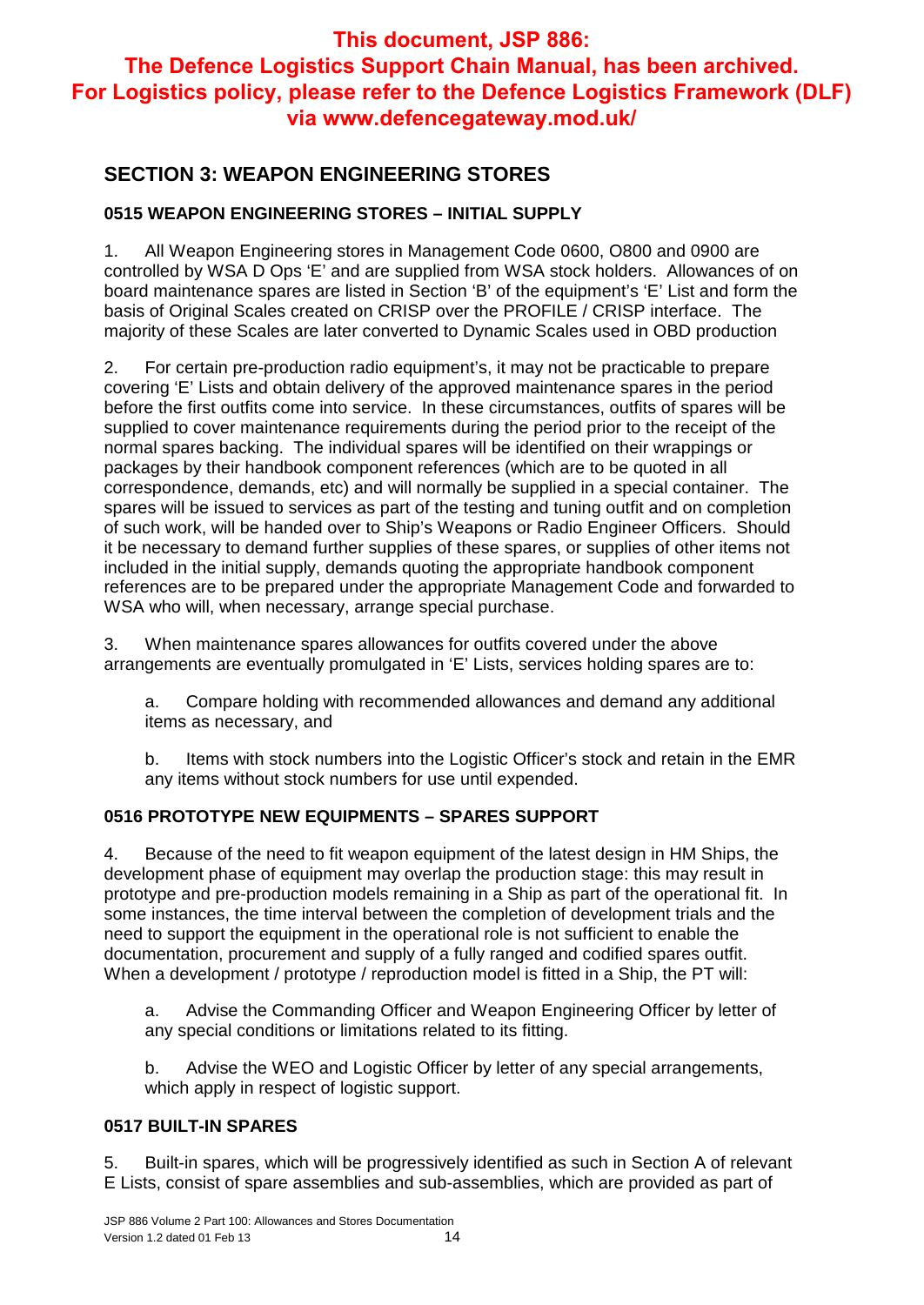the design of the equipment. The term 'built-in spares' covers items held loose in dedicated stowage's within the equipment cabinet or in special cabinets adjacent to the equipment which are brought into use by physical interchange with a defective counterpart. For Submarines only: 'SWS' Built-in Spares are referred to as Ready Spares (OSI) and should be treated as Onboard Spares (SRI) and are to be accounted for on Permanent Loan Record (PLR).

6. Built-in spares are not part of the allowances shown in OBD Volume III.

7. Wired-in and loose items are integral parts of the fitted equipment and as such are to continue to be dealt with as fittings with no separate accounting action being taken by the Logistic Officer.

8. The equipment maintainer is responsible for informing the Logistic Officer when builtin spares become defective so that replacement items may be issued from the Logistic Officer's stock or demanded from WSA Stockowners at the appropriate Standard Priority Code.

#### **0518 GPTME, JIGS, TOOLS AND TEST EQUIPMENT**

9. Allowances for GPTME derive from CAF Lists. Jigs, Tools and Test Equipment (JTTE) are listed in sections 'F2' and 'G2' of the E List and are shown as special compartment allowance WST and WJT.

a. **GPTME Mini-CAL**. Because of the dynamic nature of the GPTME range, Units will not be provided with an updated task when the main outfit is re-assessed. Instead, they are required to update their copy of the Mini-CAL from the GPTME Common Range Allowance Form (CAF). CAF can be obtained from the TEMO(M)1E GPTME Group, Room 710A, COB II, HMNB Portsmouth PO1 3NH.

#### b. **Jigs, Tools and Test Equipment**

(1) Ships fitted with OASIS will be provided with an updated copy of the Jigs, Tools and Gauges task whenever the main outfit is re-assessed.

(2) All other Ships requiring a re-run of the Jigs, Tools and Gauges task should apply in writing to SCO Sea1 OBD Manager.